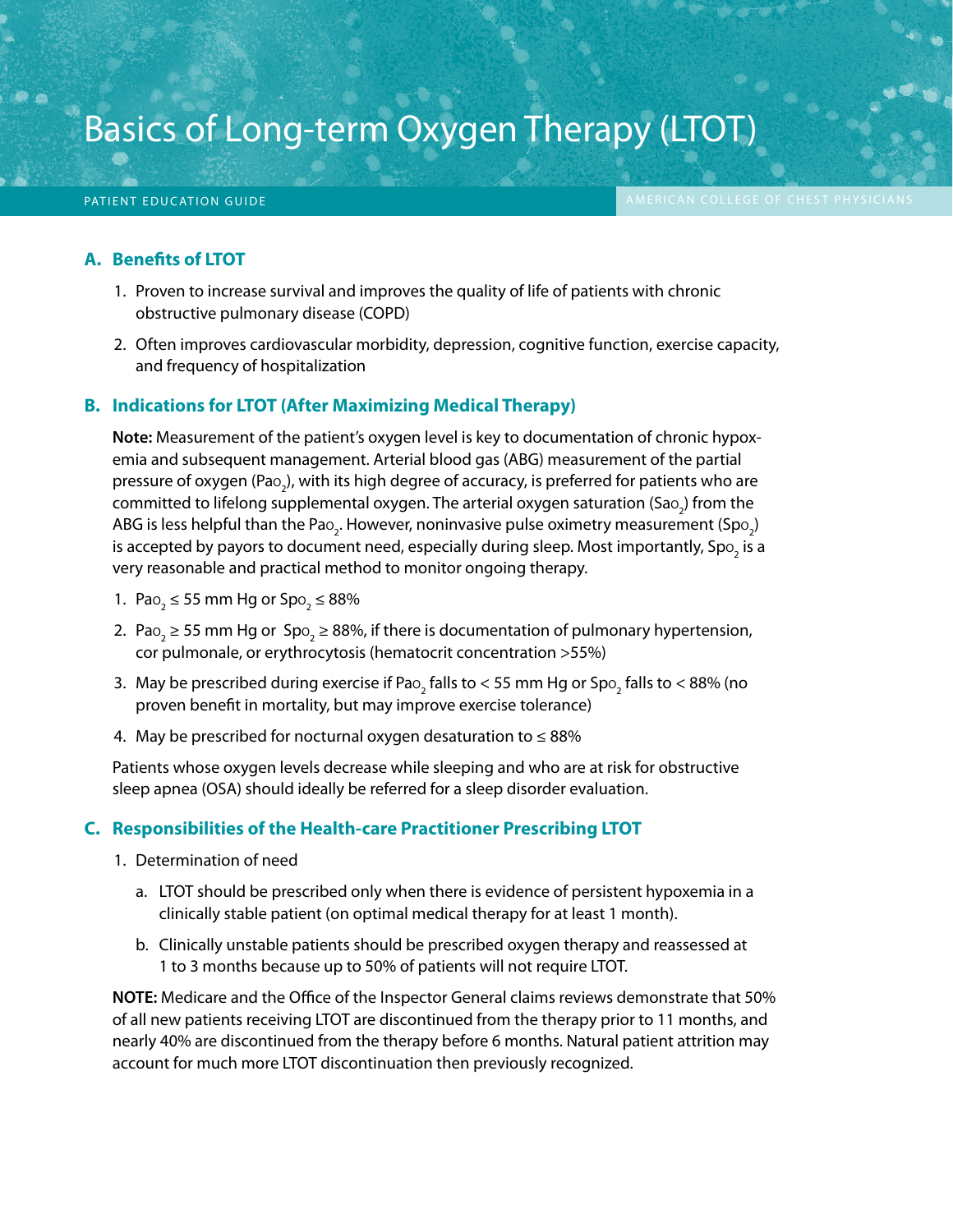- 2. Titrate to an adequate Spo<sub>2</sub> for each condition including rest, exercise, and sleep (when practical)
- 3. Completion of the Certification of Medical Necessity ([CMN] Form DME 484.03) as required by Medicare or other payors
- 4. Provide oxygen prescription for the durable medical equipment (DME) supplier
- 5. Ongoing assessment of patient's needs and compliance
	- a. Assurance of patient education through DME provider with knowledge that LTOT must be used a minimum of 15 to 18 h/d; it is critical that the physician periodically reinforce reasons for LTOT need and importance of adherence
	- b. Assessment of risk to the patient and family (eg, smoking while using oxygen creates a hazard to the patient and their environment)
	- c. Periodic reassessment of oxygen prescription is advised, including oxygen titration by Spo $_2$  measurement because patient needs may change. The Centers for Medicare and Medicaid Services require that LTOT be recertified at 12 months but retesting of Pa $\rm o_{2}$  or Spo<sub>2</sub> is not necessary. The recertification should involve a face-to-face evaluation by the prescribing physician. Subsequent recertification is not necessary following the initial 12 months of use. The CMN should be revised, not recertified, after any substantial change in need occurs (eg, device, daily use).

#### **D. Prescribing Oxygen**

- 1. Optimal medical regimen for LTOT
	- a. Optimal LTOT should be continuous oxygen therapy (24 h/d) with ambulatory capabilities for all patients that are actively mobile beyond the stationary delivery system.
	- b. Ambulatory oxygen systems should ideally weigh less than 10 lb and preferably 5 lb to 8.5 lb. The 10-lb recommendation is not evidence based and derived from the Fifth Oxygen Consensus Conference. Similarly, there is no evidence regarding the 5 lb to 8.5 lb range, nor is this supported by expert consensus. Experts suggest the portable device be one that meets the patient's clinical and lifestyle needs, and one that provides oxygen at an equivalent of 2 L/min for  $>$  4 to 6 h.
	- c. Emergency supply of oxygen (usually E-cylinders) should be prescribed for the patient's home as an emergency backup. The accrediting agencies provide guidance on the type of emergency backup oxygen source, as well as the volume.
	- d. An intermittent flow conserving device should be considered for patients who use a portable oxygen system if adequate Sp $\rm o_2$  is achieved with the specific device.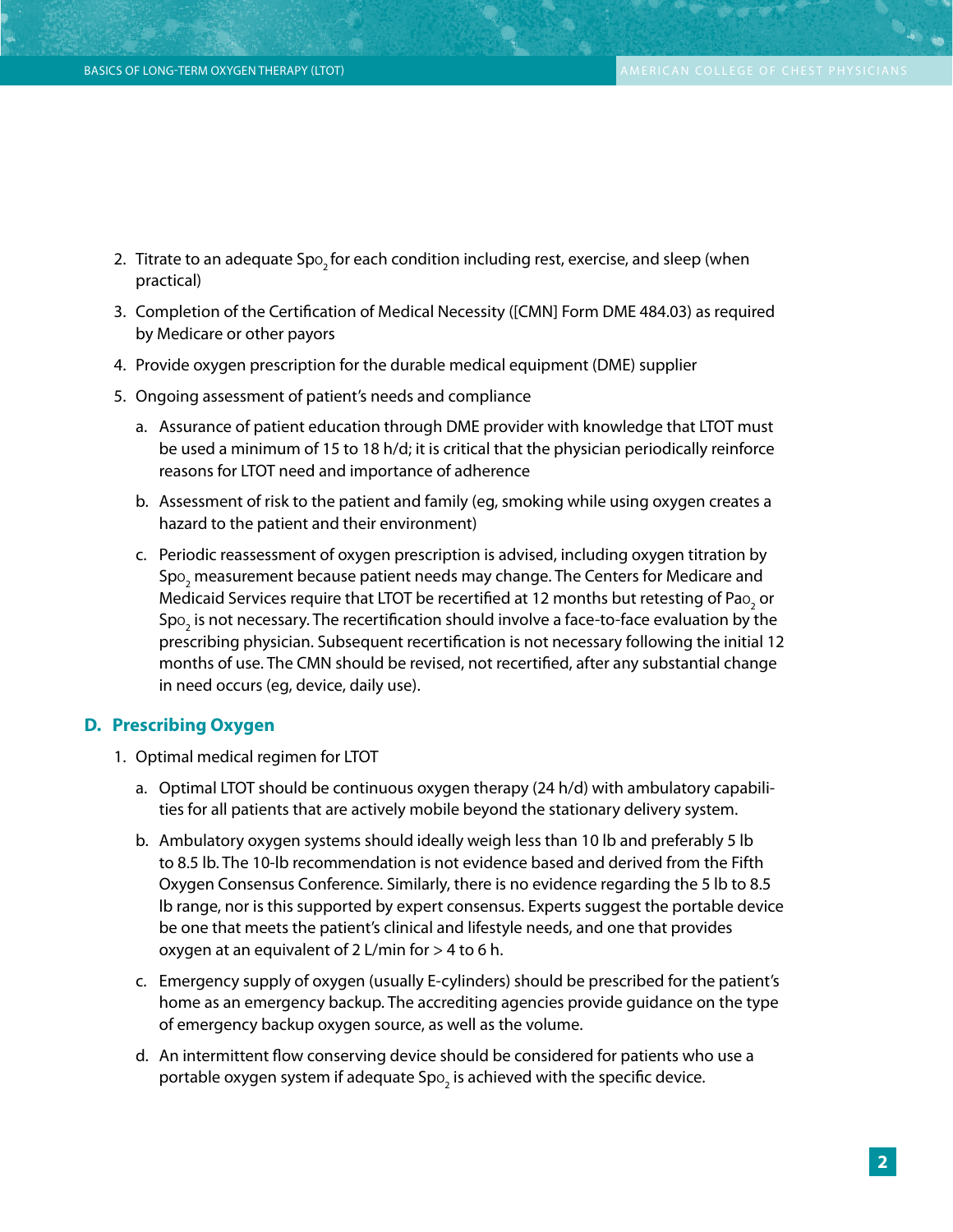**NOTE:** Intermittent flow conserving devices do not give a flow rate (L/min). They actually administer a predetermined bolus (mL per breath), and the volume delivered in a given minute varies based upon respiratory rate, size of the bolus volume, and principle of operation for that specific device. Studies show that titrated intermittent flow conserving devices generally produce an Spo $_{_2}$  equal to continuous flow for most stable users of LTOT; however, some patients may not adequately achieve targeted Spo $_{\textrm{\tiny{2}}}$ . This can hold true for both rest and exercise conditions. A device setting (eg, 2) may not be an equivalent to the continuous flow of 2 L/min. The Medicare CMN form requires that the physician define liter flow (L/min) settings simply because reimbursement is tied to it; different reimbursement rates are based upon < 1 L/min, 1 to 4 L/min, and > 4 L/min requirements. However, regardless of oxygen delivery device, the LTOT prescription should focus on titration to a targeted Spo $_2$  because adequate oxygenation is the outcome, not L/min or a device-specific intermittent flow conserver setting. The established benefits of oxygen therapy in section A are based on the assumption that the prescribed LTOT setting results in adequate oxygenation and are based on studies performed prior to the introduction of intermittent flow conserving devices.

- 2. Oxygen flow rates
	- a. Rest: The flow of oxygen (L/min and/or intermittent flow device setting) needed to correct hypoxemia should be determined by measurement of Spo $_2$  or Pao $_2$  when LTOT is initiated.
	- b. Exercise: Higher oxygen flows are often necessary during exertion, so flow rates during exercise should be determined. The difference in oxygen flow necessary to correct hypoxemia at rest and during exercise may be magnified, or not achieved, by various types of intermittent flow devices. Oxygen titration should be performed with the patient wearing the specific conserving device.
	- c. Sleep: While oxygen flow rate can be determined by nocturnal oximetry, oxygen flow rates are often increased by an estimated 1 L/min during sleep. If the patient develops signs of cor pulmonale despite adequate daytime oxygenation, nocturnal monitoring and titration should be considered. Intermittent flow devices are generally not recommended during sleep; however, there are device-specific studies supporting the nocturnal use of titrated intermittent flow devices in stable patients receiving LTOT.
	- d. Target values: A Pa $\rm o_2$  of 60 to 65 mm Hg or an Sp $\rm o_2$  > 90% are acceptable.

#### **A typical oxygen prescription for a mobile patient should provide:**

- 1. Fifty feet of tubing and nasal cannula for home use when a stationary oxygen concentrator is used.
- 2. Portable oxygen system for mobility with an oxygen conserving device, with the patient's oxygen level titrated to an  $Spo$ , of  $> 90\%$  during exertion and rest. The length of tubing should be specified by the manufacturer for a portable oxygen device.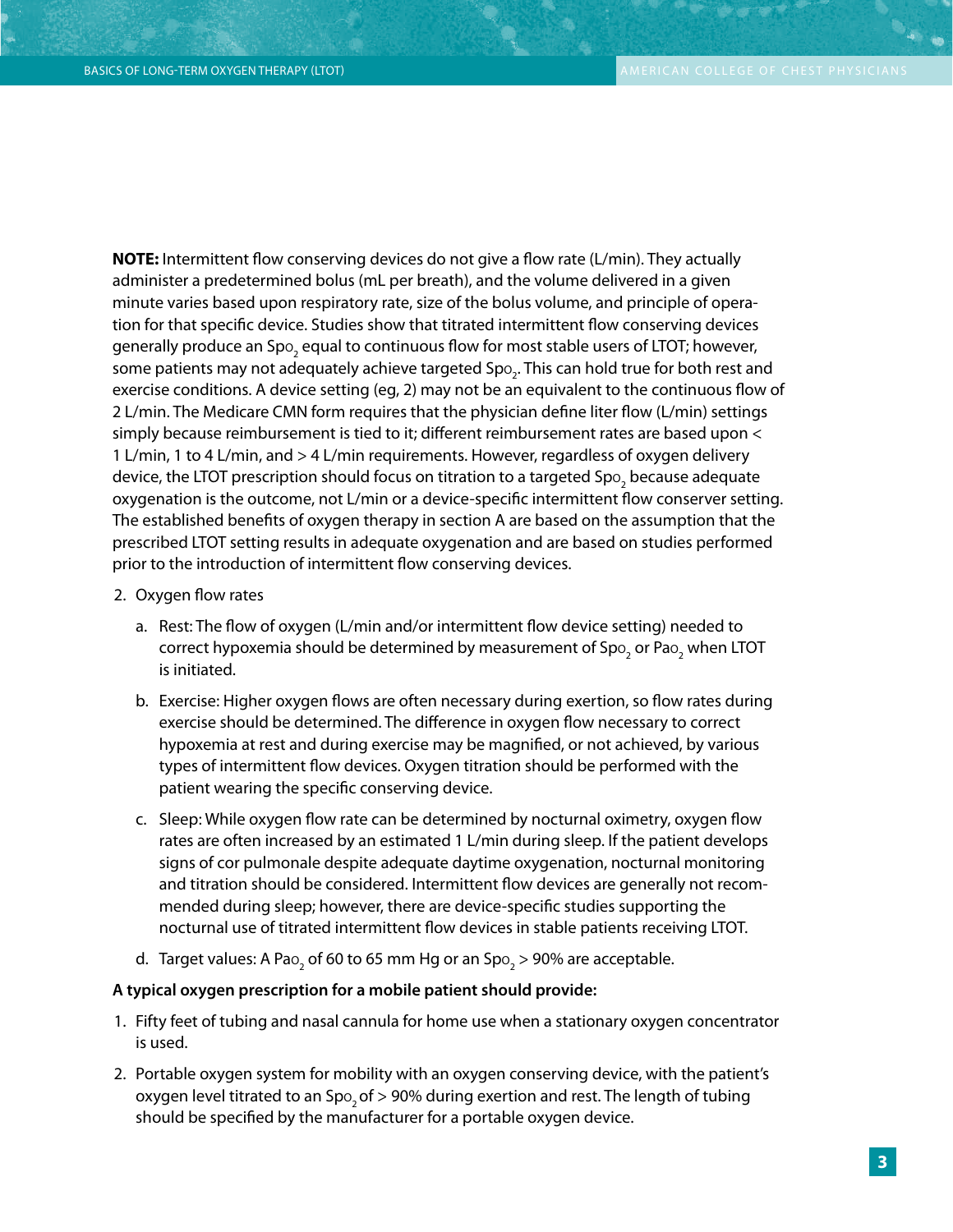## Summary

#### **A. Patient Selection Criteria for LTOT**

- ◆ Stable course of disease on optimum medical therapy (bronchodilator, antibiotics, and corticosteroids)
- $\blacklozenge$  Arterial blood gas measurement or Spo $_2$  while breathing room air for at least 20 min
- ◆ Room air Pao $_2$  that is consistently ≤ 55 mm Hg (or Spo $_2$  ≤ 88%) or consistently 56 to 59 mm Hg plus clinically diagnosed pulmonary hypertension, cor pulmonale, or hematocrit concentration > 55%.

Basics of Long-term Oxygen Therapy (LTOT) American College of College of Chest Physics Physics Physics Physics

- $\blacklozenge$  Patients who have a normal oxygen concentration in whom Pa $\mathrm{o}_{_2}$  falls to  $<$  55 mm Hg or Sp $\rm o_2$  falls to  $<$  88% with exercise. Decreased level of dyspnea and increased exercise capacity may be demonstrated with the use of supplemental oxygen.
- ◆ Patients with evidence of clinically significant nocturnal oxygen desaturation.
- ◆ Patients at risk for OSA should undergo a formal overnight sleep study.

#### **B. Oxygen Dose**

- ◆ Usually continuous flow by nasal cannula
- ◆ By intermittent flow device as long as adequate oxygen saturation is demonstrated
- $\bullet\,$  Lowest oxygen setting to raise Po<sub>2</sub> to 60 to 65 mm Hg or oxygen saturation to > 90%
- ◆ Testing should be done during exertion, as well as during sleep, where practical. A good rule of thumb for sleep is to increase baseline liter flow by 1 L/min in such circumstances.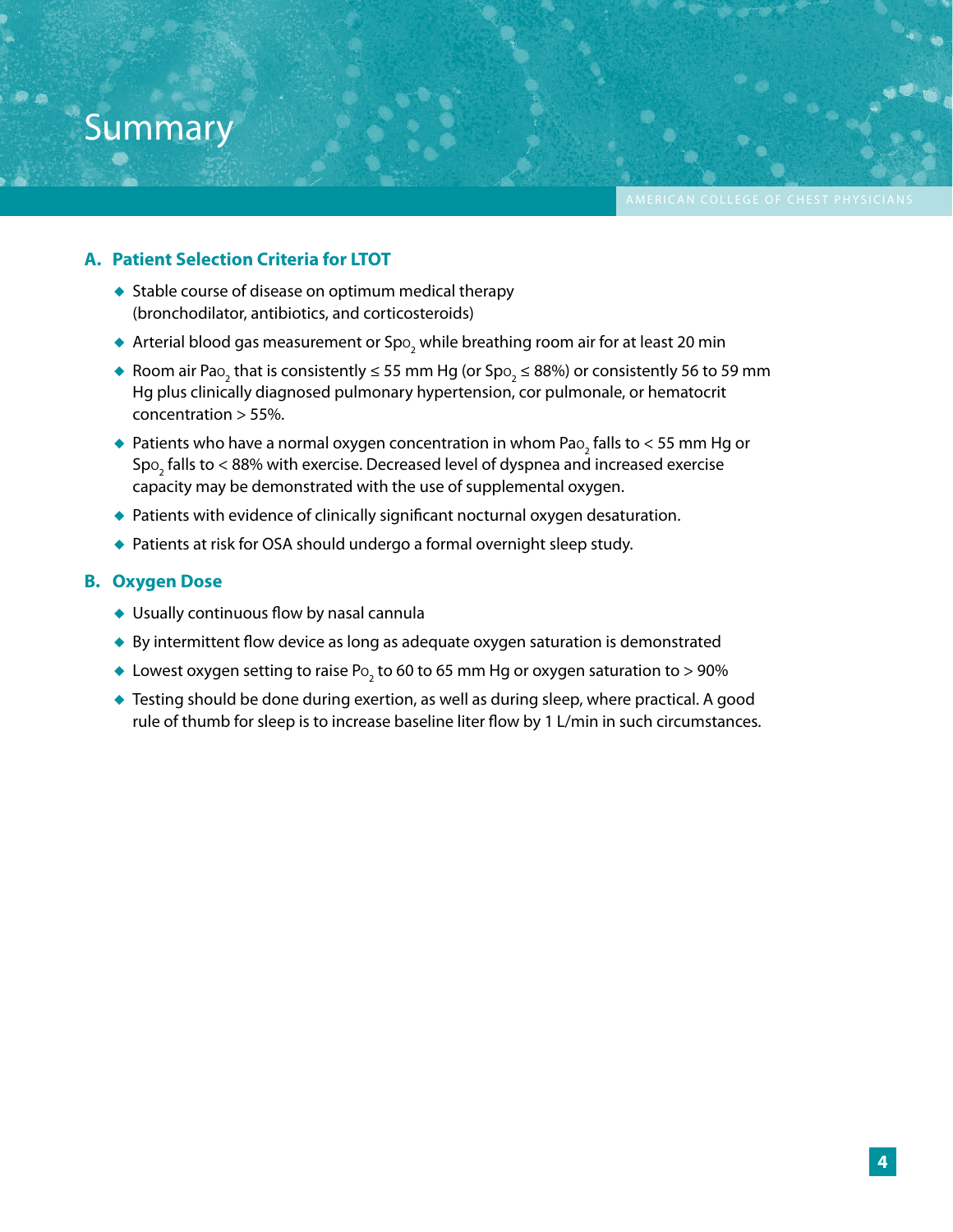Basics of Long-term Oxygen Therapy (LTOT) American College of College of Chest Physics Physics Physics Physics

### **A. How long it takes a patient to inhale?**

With a pulse-dose setting, an oxygen conserving device delivers an oxygen bolus, or volume, during the initial part of inhalation, which might last a fraction of a second. How quickly that bolus is delivered is important. For example, for some patients, a bolus of 20 mL delivered at 400 milliseconds might not be adequate, and the bolus might have to be delivered in 300 milliseconds. Often, prescribing physicians are not aware of such issues.

The respiratory therapist must also know what the bolus and delivery times are for each unit in order to give a proper dose for the patient's respiratory mechanics. Therefore, all health-care professionals should coordinate closely, especially as oxygen delivery devices are becoming more sophisticated.

#### **B. Is the patient's respiratory status deteriorating?**

If the patient's respiratory status is rapidly deteriorating, an initial flow rate of 2 L/min may need to be increased to 4 L/min. In this instance, the health-care provider should choose a device that is able to scale to the patient's future needs.

#### **C. Can the patient be sustained on a portable oxygen concentrator (POC)?**

Some POCs on the market are pulse only or have a maximum continuous flow of 3 L/min, which might not be adequate for some patients. It is important to determine if the selected oxygen device can meet the clinical needs of the patient. Oximetry and titration must be performed at rest and while exercising.

#### **D. Can the patient walk or exercise on a pulse setting?**

Patients prefer portable oxygen devices that deliver pulsed oxygen because these are lighter and very portable. Such a device, whether a POC or lightweight cylinder, generally performs very well at rest, but upon exertion, the minute ventilation increases and respiratory rate (RR) may increase to 15/min or 25/min. Different POCs use different oxygendelivery methods. Some use a fixed minute volume such that, as the RR increases, the bolus decreases, similar to normal physiologic breathing. Other devices use a fixed bolus volume, and the minute volume increases as the RR increases. Some POCs may have a maximum oxygenproduction (ie, 750 mL/min) that is less than the patients F10<sub>2</sub> demand and will not be adequate for use with exertion. In reality, the same risk occurs with continuous flow if the patient's oxygen level is not titrated at exertion.

#### **E. Is the patient in a pulmonary rehabilitation program?**

Patients often will join a pulmonary rehabilitation program. Usually, they are instructed to stow their POC and are given a different device provided by the program, and they exercise on a different device that provides a different amount of oxygen. Patients should exercise on their device instead.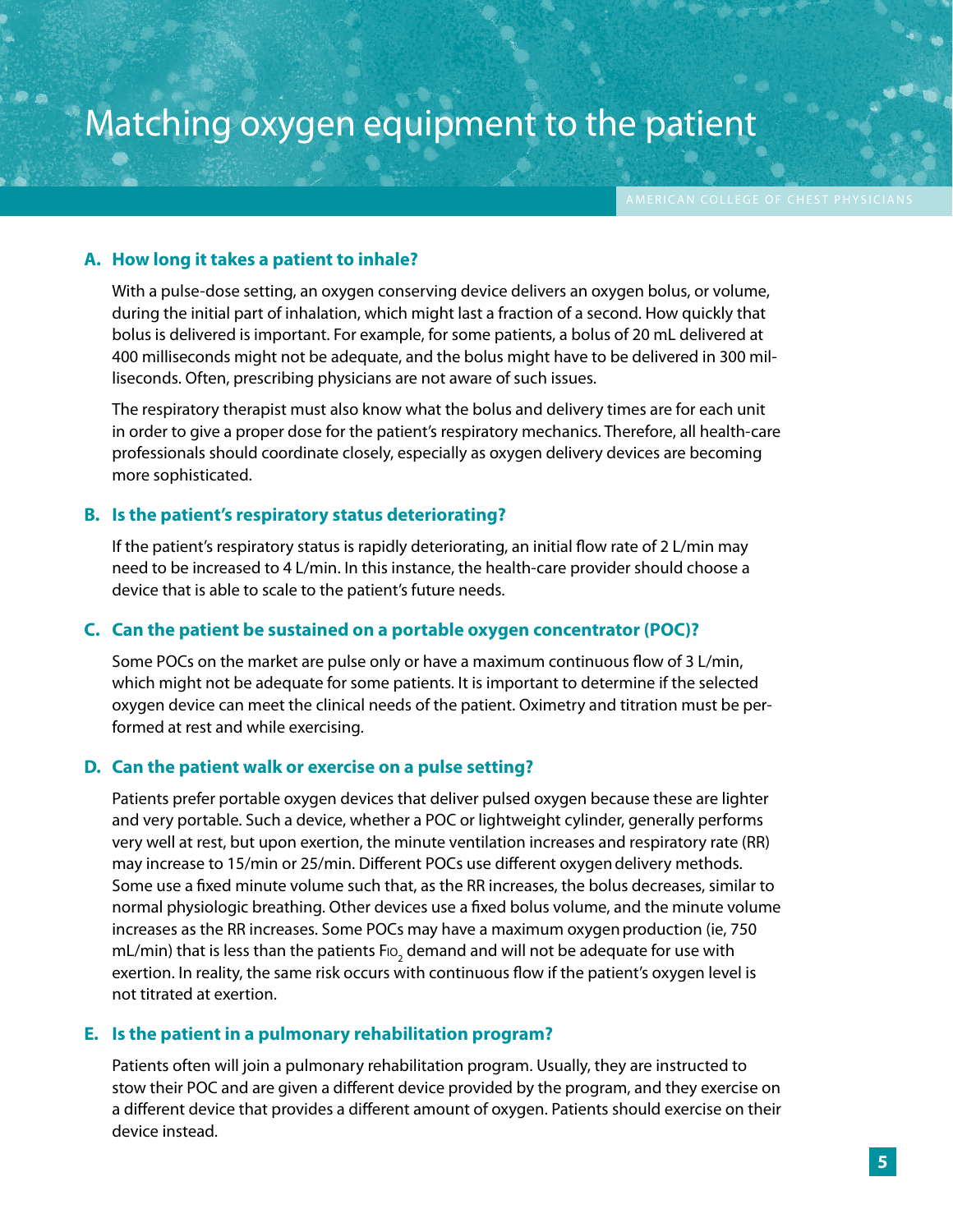#### **F. Is the device portable?**

Patients are demanding systems that provide them with more mobility; at the same time, oxygen suppliers are looking for ways to transition to a nondelivery oxygen business. These factors are increasing the demand for POCs, transfilling systems, and other lightweight ambulatory systems.

People requiring oxygen are generally elderly and have other comorbid conditions that limit their ability to transport or operate portable equipment. Portable, then, becomes a relative term; a full M6 cylinder weighing approximately 4 lb is clearly much lighter than a full E-cylinder weighing approximately 15 lb, with a cart. However, even 4 lb can be heavy and not at all portable to some people. Many patients prefer to pull their portable oxygen system on wheels, the same way many of us choose to transport luggage. Finally, portability also includes whether the patient can lift a POC. With higher, continuous-flow POCs, these devices become heavier at 16 to 22 lb. The patient needs to be able to lift this weight at least 2 ft off the ground to get the device into and out of a car.

Given the myriad of devices of varying size, shape, and weight, the "art" of portable LTOT becomes matching the patient's clinical and lifestyle needs to the device that best fits that patient. There is no agreement on what is portable for every patient under every circumstance.

NOTE: Medicare claims data and manufacturer data indicate that, for ambulatory delivery, traditional cylinders are still the primary system, followed by concentrator filling systems (eg, HomeFill; Invacare Corporation; Elyria, Ohio) that outsell POCs nearly 5:1, followed by POCs, then, lastly, liquid. Traditional cylinder and concentrator-filled cylinders generally use conservers.

#### **LTOT in Pediatrics**

Many of the delivery and specific oxygen systems apply to both pediatric and adult patients. The etiology of respiratory insufficiency and oxygen requirements may be different in pediatrics; however, the equipment, route and delivery mechanisms are similar.

- $\blacklozenge$  Ideally, oxygen saturation is kept  $\geq 90$ ; 90% of the time on oxygen is a reasonable starting point. The specific target saturations will change in some instances based on the diagnosis.
- ◆ The funding for oxygen equipment in pediatrics varies by state for Medicaid patients and depends on individual insurance carriers and company guidelines.
- $\bullet$  Finally, extension tubing for small children and neonates should be no longer than 15 ft to avoid washout, especially in patients receiving low flow. At no time for older patients should the tubing exceed 50 ft.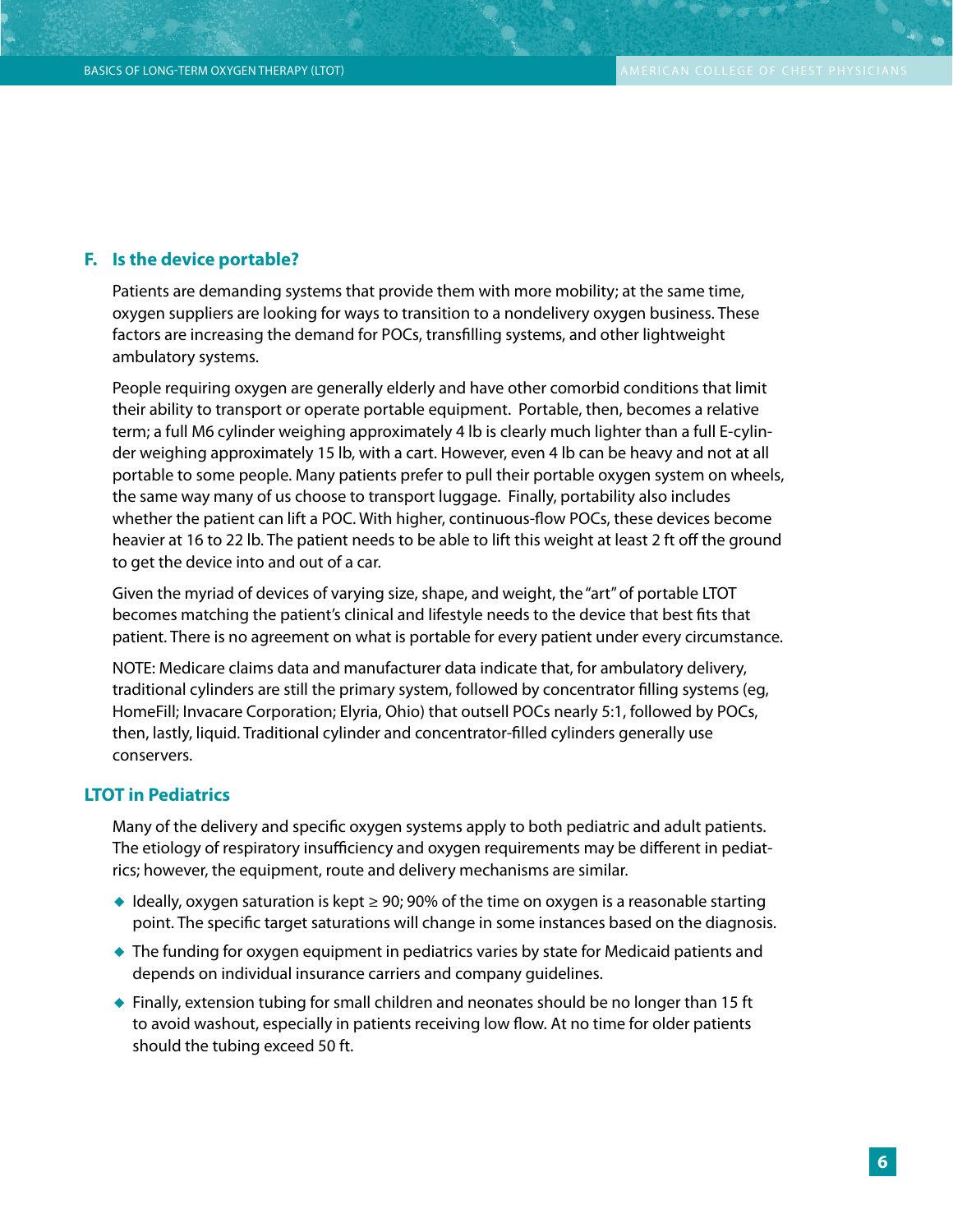#### **LTOT Payment**

Oxygen is a medication in gas form subject to precise administration and dosage. The system to deliver oxygen is the equipment. While the two should not be separated (it would be like paying for the syringe but not the drug inside it), most payors treat home oxygen therapy not as a therapeutic intervention but as an equipment need because this is how Medicare has classified oxygen equipment for decades. Attempts to have Medicare reclassify oxygen therapy as a therapeutic intervention or pharmacologic agent have so far been unsuccessful.

Payment for oxygen equipment and systems varies considerably between payers and Medicare. Medicare pays for a stationary unit to be used within the home and pays a separate payment for any system used for portable needs. Under the various categories of equipment that qualify for reimbursement are concentrators or liquid-based systems, portable systems of tanks or liquid oxygen (LOX) reservoirs, and systems that in some way combine the two separate types for a single comprehensive system.

Comprehensive systems are those that have a concentrator that also fills tanks for portable use, often referred to as "home cylinder filling" systems. Some patients can be adequately treated with a portable concentrator. Medicare will pay for such a system with a combined payment that equals the total of the separate payments for a stationary system plus a portable system.

Medicare and most payors are recognizing newer technology. Both concentrator-cylinder home filling systems (transfill portable concentrators) and POCs have a slightly higher allowable payment and different Healthcare Common Procedure Coding System codes. These are used by Medicare and are monitored by the Centers for Medicare and Medicaid Services. For example, certain transfilling devices, such as the HomeFill system, are identified as K0738, and POCs are identified as E1392. These codes allow nearly double the flat add-on payment for a standard cylinder or liquid portable unit.

Currently, Medicare pays for 36 months rental and then holds the supplying company liable to serve the patient without further payment (except for contents of tanks and LOX systems) for an additional 24 months before another 60-month billing/service cycle may begin. Coverage for oxygen equipment is according to the customary 80%/20% split of payment responsibility.

Private insurers tend to follow the Medicare model with some variation and, at times, increased reimbursement amounts. Individual benefits vary. Therefore, it must be ascertained how much service and equipment will be covered by insurance carriers and how much the patient may be liable for. It is possible that where benefits are selected in "cafeteria" plans, durable equipment coverage may not be a selected benefit. In such a case, an otherwise wellinsured patient will have no coverage for oxygen therapy.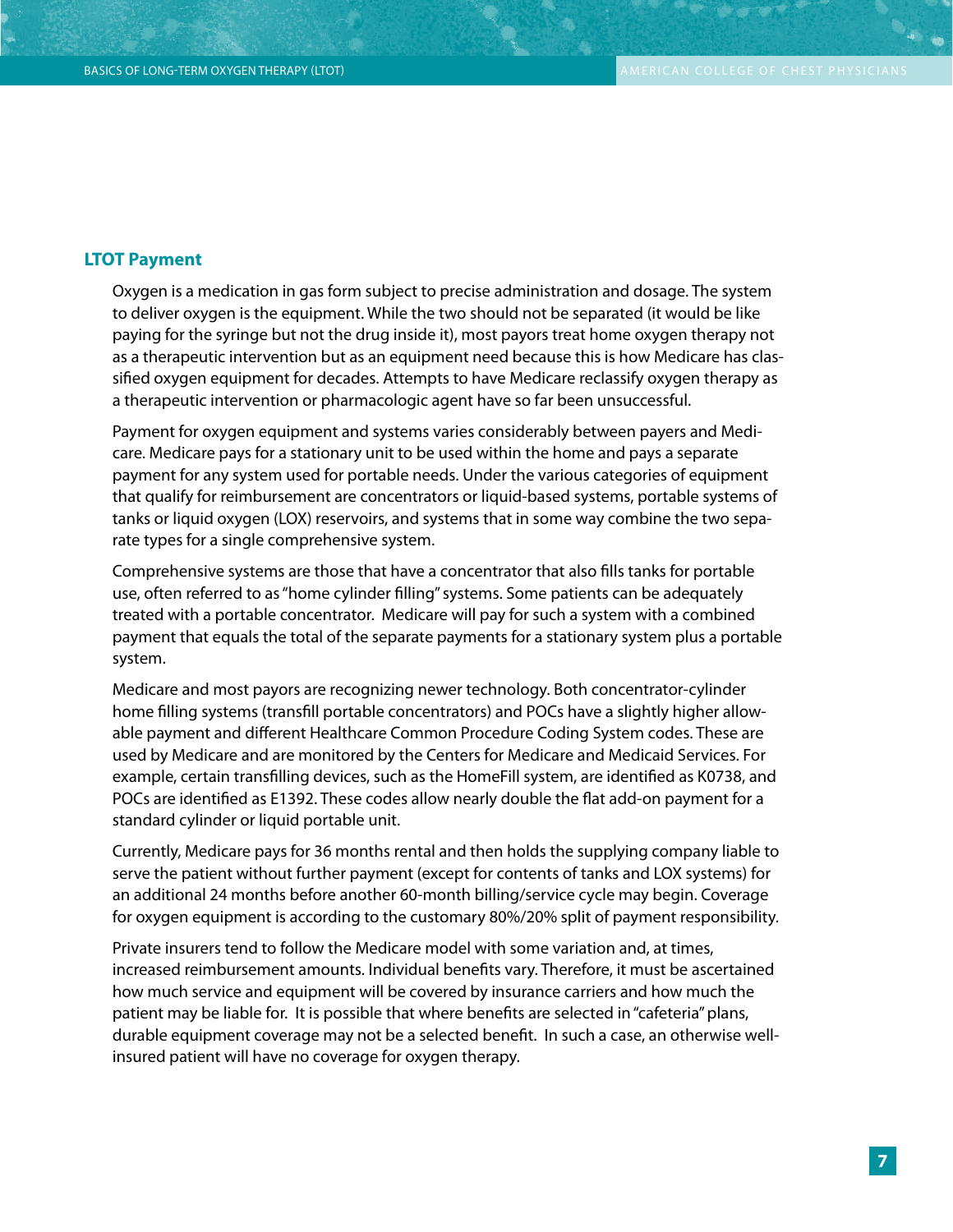Uninsured or underinsured: If patients are uninsured or underinsured and are unable to pay the full price for oxygen equipment, most equipment suppliers will agree to a reduced payment plan or even provide equipment and services on a pro bono basis. Negotiation between the patient, physician, and the equipment provider usually yields a plan for oxygen supply.

**NOTE:** The oxygen supplier's responsibility is to supply the amount of oxygen as prescribed by the physician. If the patient is ambulatory, and if it is prescribed by the physician, the oxygen supplier is responsible for supplying portable oxygen equipment. The supplier may not be able to supply because patient's insurance plan only covers one type of equipment. The equipment must be cleared by the US Food and Drug Administration for use and recognized and covered under the Medicare and other insurance payor regulations. The supplier is not responsible for the weight, portability, or ease of use of the oxygen equipment. If the equipment meets the patient's oxygen requirement but not lifestyle, there may be little incentive to change. Whether lighter equipment is ultimately supplied to the patient depends on the supplier's resources and philosophy. For these reasons, it is of major importance that the physician becomes more involved in medical prescription writing to ensure that a patient's physical, social, and medical needs are met.

#### **Air Travel With Oxygen**

Patients who require oxygen at ground level will require it during flights and may need to increase their oxygen concentration while flying. It should also be recognized that those who do not use oxygen, but who have an Sa $\rm o_{2}$  just above 90% on room air and at rest, may require oxygen during flights. This is due to the fact that air cabins are pressurized to 8,000 ft (about the elevation of the Grand Canyon). There are formulas to predict whether a patient's low, but acceptable, oxygen levels on the ground and at rest will desaturate while flying. Practically, these formulas are hardly used. Clinicians usually rely on their experience in prescribing oxygen to their patients who fly.

Patients who require in-flight oxygen must know their airline's policy regarding in-flight oxygen and whether the airline supplies oxygen because not all airlines do. Carriers will not allow oxygen tanks on flights unless they are empty. In this case, the carriers will supply the patient with oxygen at a charge per flight segment. A written request for the amount of oxygen must be obtained from the physician. Usually, the patient will contact the airline, who will then fax their documents to the physician's office. The physician's office will complete the documents and fax them back to the airline. This process could take a few days; therefore, planning is required.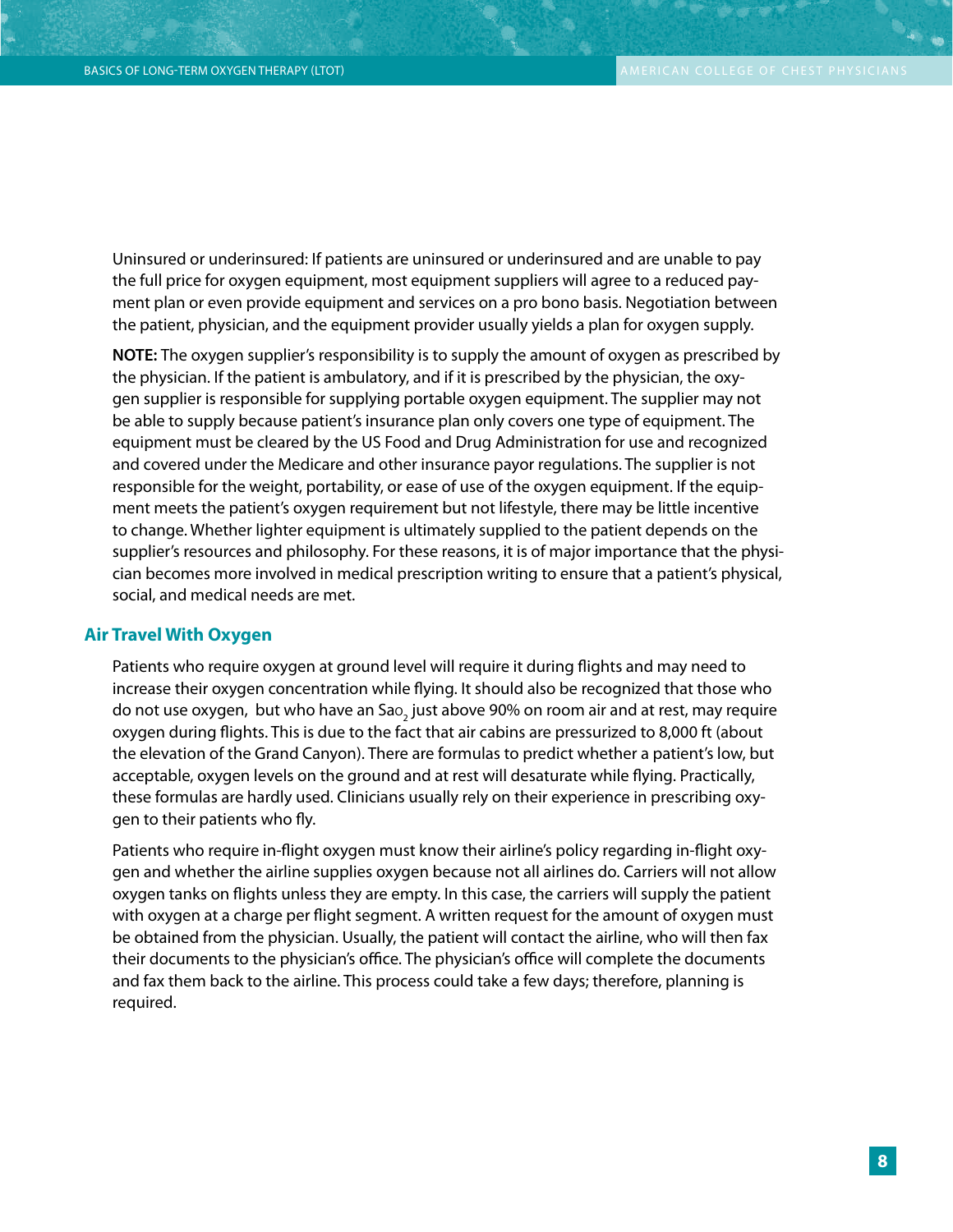POCs are allowed on most domestic flights, and they have revolutionized air travel for patients who can obtain them from their oxygen supplier. Passengers who require oxygen must also check with their airline to ensure their device is on the list of current, approved devices. Different airlines have different rules regarding what devices they will allow on their airplanes. Passengers must also be sure they have adequate battery power for the entire journey.

Another benefit of POC is that it can be used at the patient's destination without the need for oxygen set up. However, certain caveats must be noted. If the POC delivers both continuousflow oxygen and pulse-dose oxygen, it will weigh 18 to 19 lb, and patients must be able to drag this weight. If the patient has a POC under 10 lb, then the patient must be using a pulsedose oxygen device, and proper testing should have been performed to ensure delivery of adequate oxygen while the patient is awake at rest, upon exertion, and while he or she sleeping.

Some airlines require traveling with an adequate number of fully-charged batteries to power the POC for no less than 150% of the maximum flight duration. In many cases aircraft electrical outlets may not be reliable sources of power for electronic respiratory assistive devices, and some airlines do not permit passengers to use power outlets to use or charge these devices.

Due to increased security measures, patients may require a note from their doctor stating what the equipment is for and that it is needed for travel.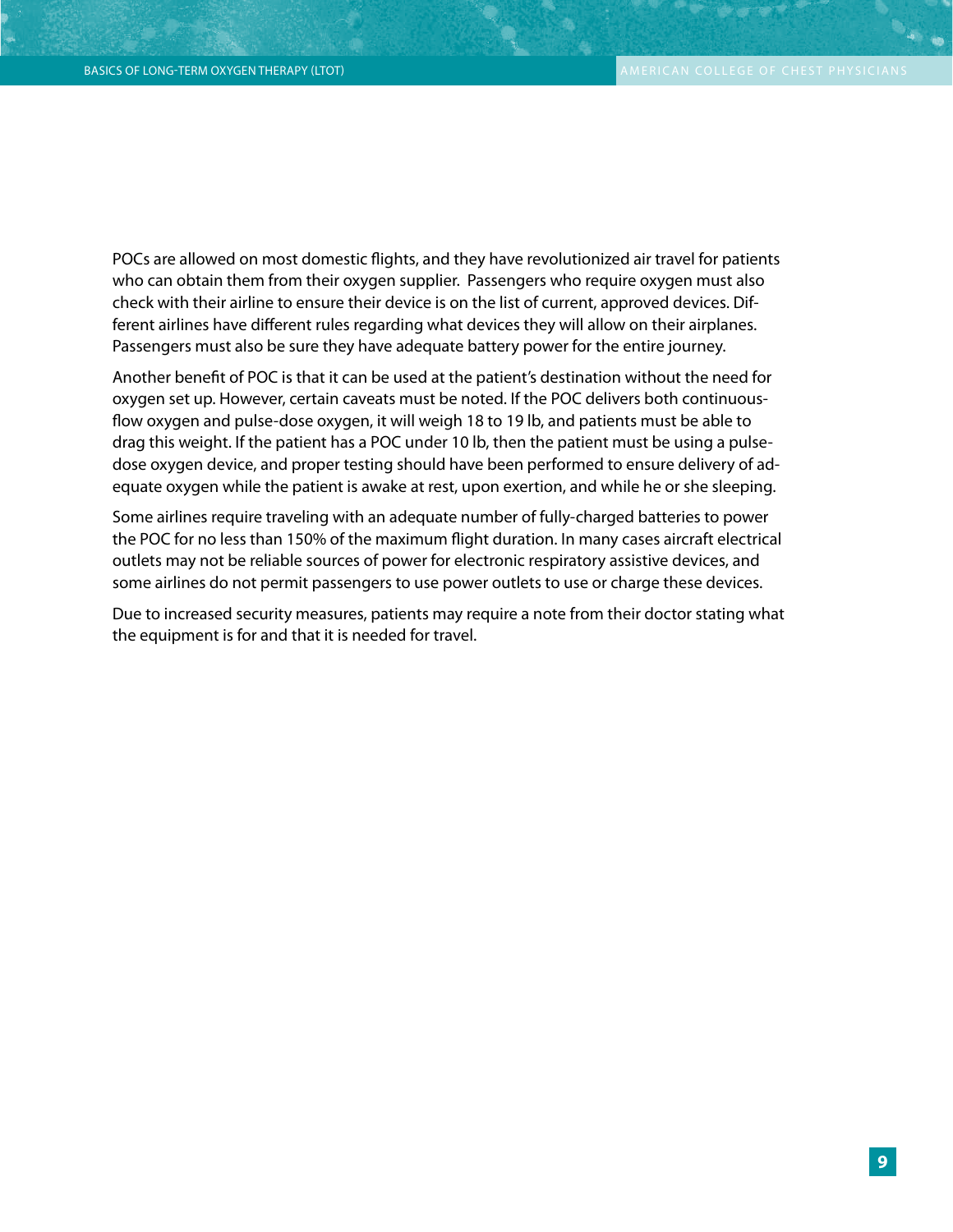**10**

There are three types of equipment available for providing home oxygen therapy.

1. Liquid oxygen, which now makes up < 5% of home oxygen therapy and is not available in many markets**,** as a myriad of DME manufacturers have left the business

Basics of Long-term Oxygen Therapy (LTOT) American College of College of Chest Physics Physics Physics Physics

- 2. Concentrated compressed oxygen (oxygen concentrators), which compromises >90% of stationary systems
- 3. Compressed gas cylinders, which are used almost exclusively for ambulation

#### **Concentrator (stationary electromechanical device) and concentrator filling system:**

- $\bullet$  > 85% oxygen purity (usually 92% 96%)
- ◆ Requires only periodic check and service
- ◆ Electricity cost generated
- ◆ Heat generated during operation
- ◆ Noise generated during operation
- ◆ Portable accommodation is adjunctive equipment

Cylinder filling system allows the patient to refill small cylinders in the home.

Supply is variable according to how much can be carried with the user when away from base

#### **LOX + portable LOX devices:**

Large reservoir stationary "base unit"

◆ Weighs 100+ lb

Requires regularly scheduled filling according to consumption pattern

- $\bullet$  Flow range up to 6 L/min
- ◆ 99.9%+ oxygen purity

#### **Smaller portable devices**

- ◆ Filled as needed from supply in stationary reservoir
- ◆ Weighs 3.5 to 15 lb
- ◆ Flow range up to 15 L/min
- ◆ 99.9%+ oxygen purity

**Stationary Liquid Oxygen System**

liquid oxygen system



the stationary system is used to fill the portable system





oxygen outlet

# Appendix A

**Home Oxygen Equipment**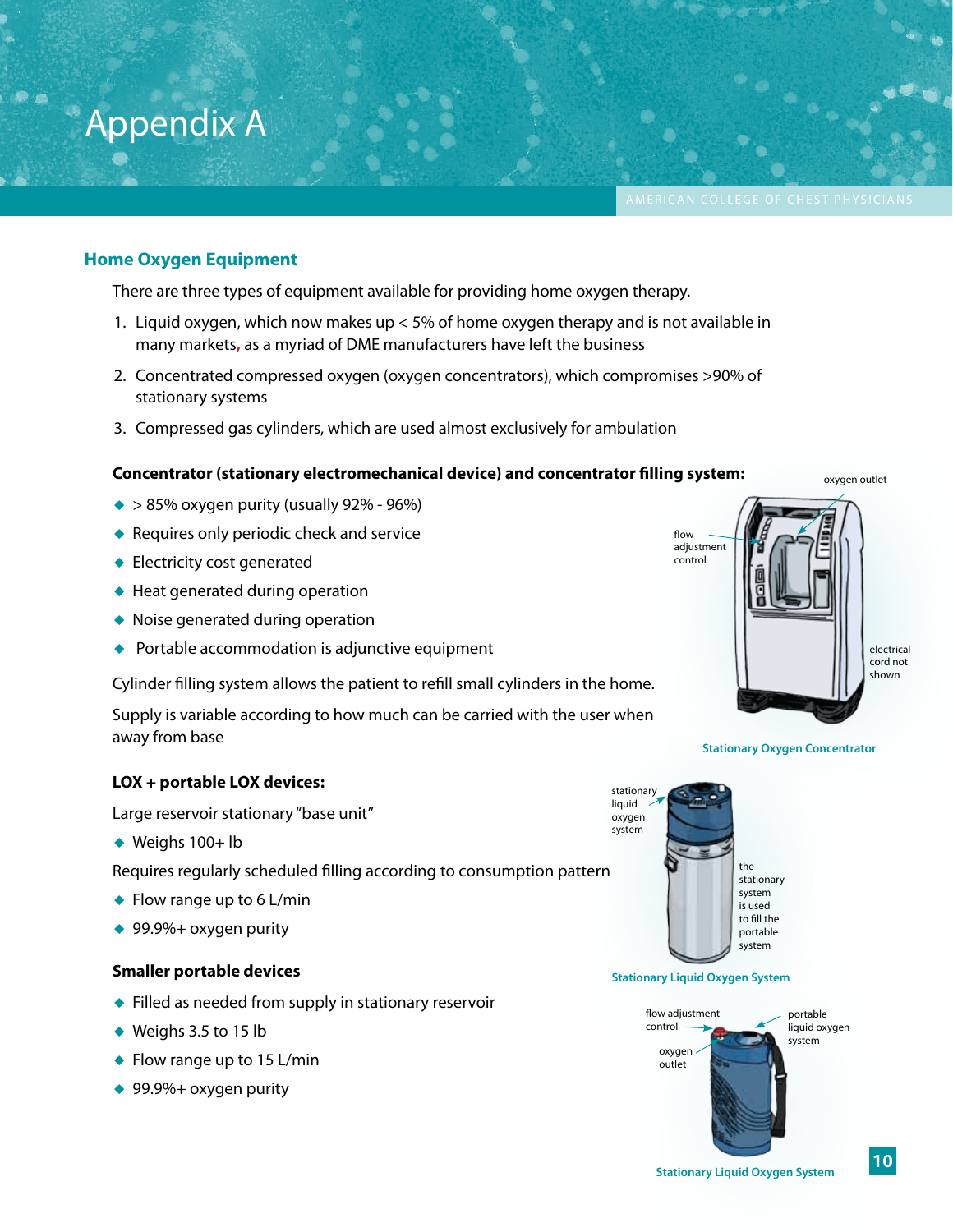$\bullet$   $\bullet$ 

Oxygen concentrators + compressed gas cylinders or POCs

Stationary electromechanical device

Chemically separates nitrogen and oxygen from room air drawn into device – nitrogen "exhausted" to environment – oxygen compressed and stored for delivery as metered flow

- ◆ Weighs  $> 45$  lb
- ◆ Electrically powered
- ◆ Flow range up to 10 L/min
- ◆ > 85% oxygen purity

#### **Compressed gas cylinders**

- ◆ Commercially filled with 99.9%+ pure oxygen; OR
- ◆ Filled from concentrator with filling capabilities (85%+ oxygen purity)
- ◆ Weighs 3 to 15 lb
- ◆ Flow range up to 15 L/min (most up to 6 L/min)

#### **POCs**

Chemically separates nitrogen and oxygen from room air drawn into device – nitrogen "exhausted" to environment – oxygen compressed and stored for delivery as metered flow

- ◆ Weighs 7 to 20 lb
- ◆ A/C, D/C, and battery powered
- ◆ > 85% oxygen purity
- ◆ Only personal oxygen supply system approved for air travel

#### **LOX**

- ◆ 99%+ oxygen purity
- ◆ Requires delivery of supply at intervals
	- No electricity
	- • No operating noise
	- • No heat generation
- ◆ Portable is filled from base unit
- ◆ Duration away from base is limited by portable supply and consumption rate

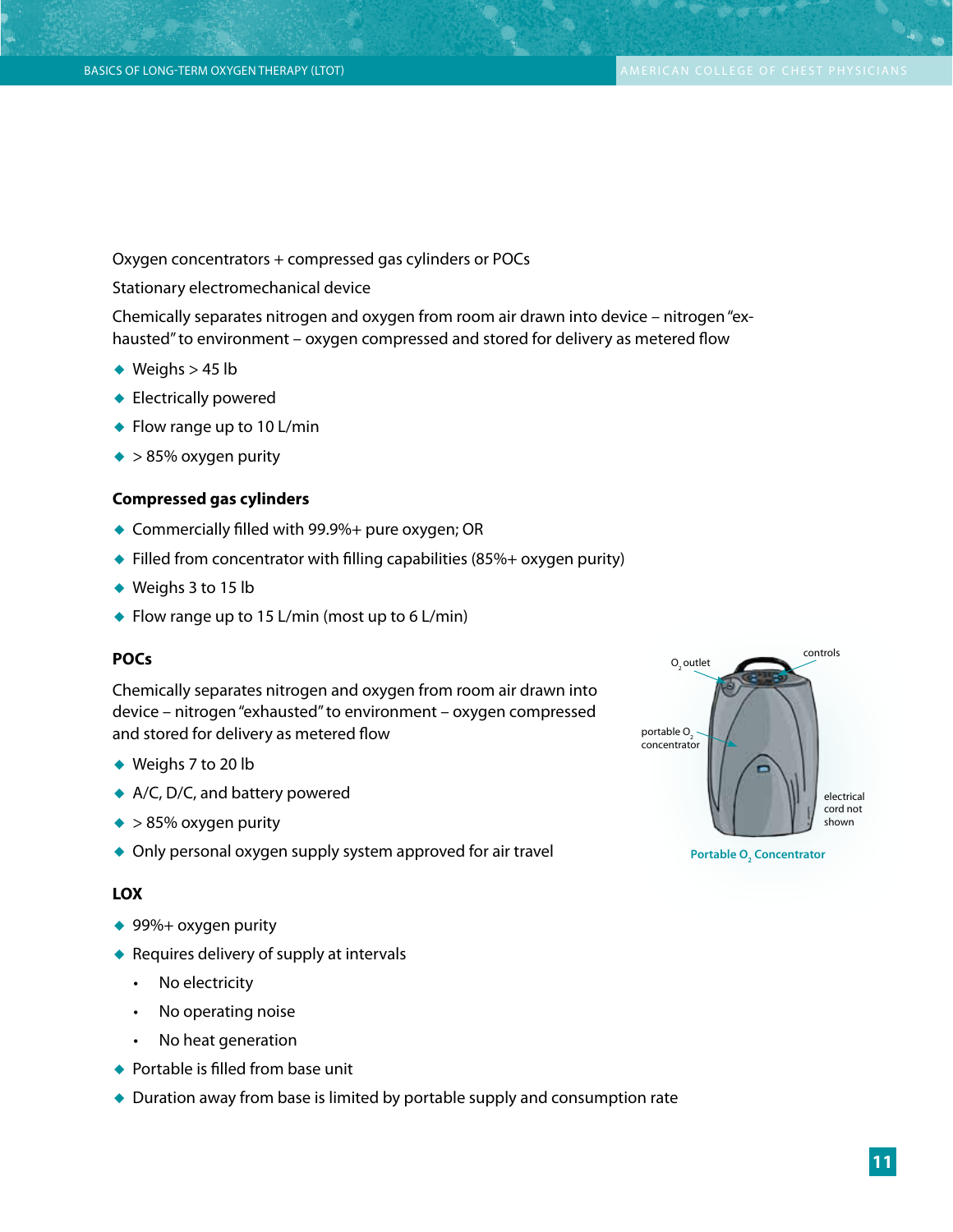#### **POC**

- $\blacktriangleright$  > 85% oxygen purity (usually 92% 96%)
	- Can serve as both stationary and portable supply for select users
	- • Production capacity from 500 mL/min to 3 L/min
- ◆ Requires only periodic check and service
	- • Electricity cost generated
	- Battery cost involved
	- Heat generated
	- Noise generated during operation
	- Portability is a feature of the system (limited by size/weight)
	- • Duration is limited by power source availability

#### **Oxygen Conservation Devices (OCD):**

- ◆ Oxygen metered on demand only during inspiration
- $\bullet$  Flow range settings 0 to 6 L/min
- ◆ Some deliver fixed-volume bolus for each breath
- ◆ Some deliver variable flow on demand during each breath

#### **One system can deliver multiple bolus volumes according to changes in the patient's respiratory r**ate

- ◆ Some are pneumatically regulated/controlled
- ◆ Some are electronically regulated/controlled



**Pneumatic Oxygen Conserving Device**

**Electronic Oxygen Conserving Device**

- ◆ Reduction in "wasted supply" compared with continuous flow devices
- ◆ Some devices can exceed dose-delivery of same setting as continuous supply
- ◆ Some devices fail to deliver doses equivalent to continuous flow at same settings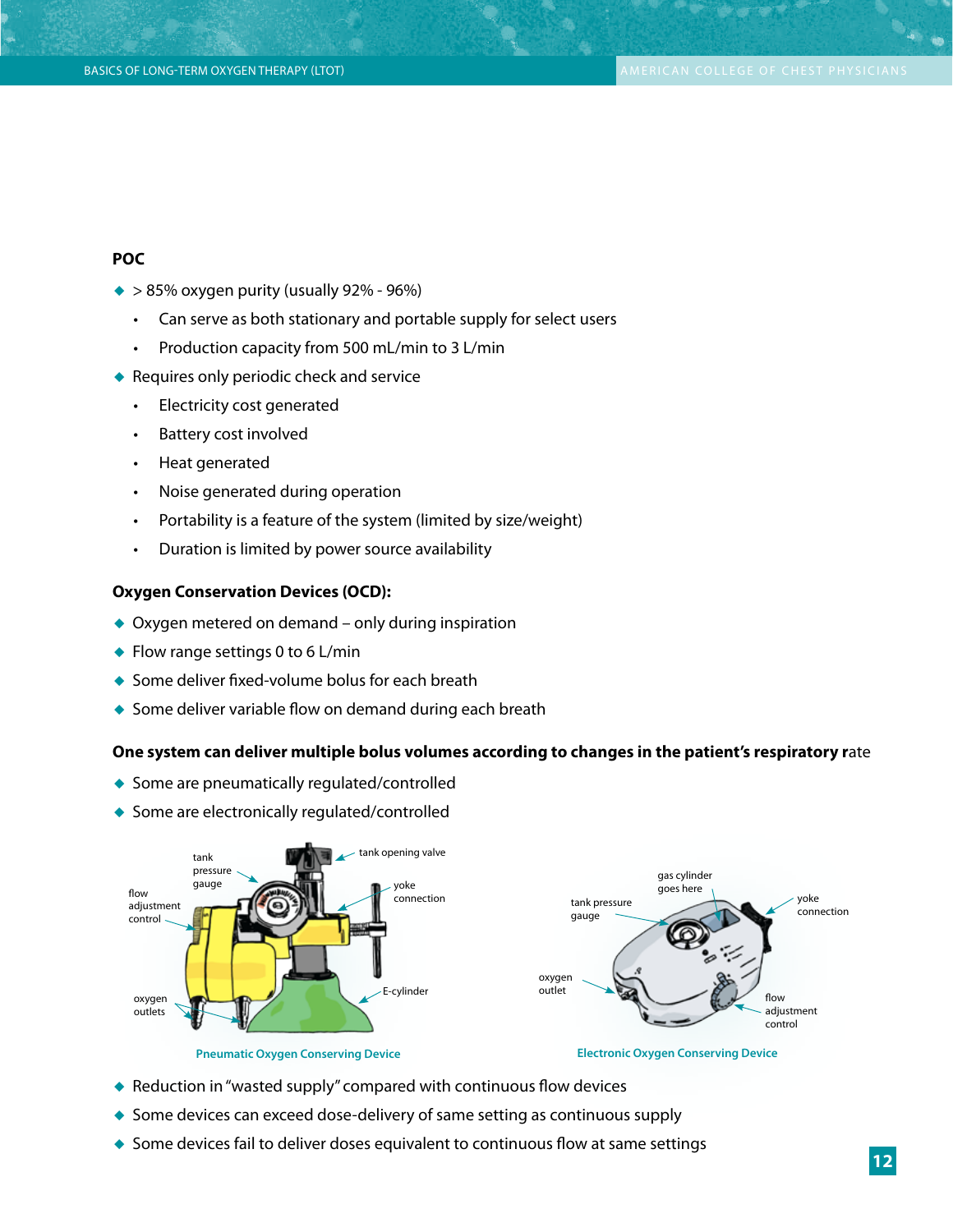"Settings" between devices are NOT equivalent (2 L/min may not equal 2 L/min from one device to another)

- ◆ All oxygen systems include some number of OCD options
- ◆ There are more than 35 compressed gas cylinder-compatible OCDs
- ◆ Suppliers tend to stock multiple devices to cover the needs of a wider user population
- ◆ All LOX systems feature at least one portable device that is an OCD
- ◆ ALL POCs are also OCDs

Selection of a suitable OCD can ONLY be determined using "titration to desired saturation"

"Delivery-less" oxygen systems, also called "home filling" systems

Oxygen concentrator base unit with adjunct capacity to fill compressed cylinders for portable supply

Concentrator output > 85% oxygen purity (usually 92% - 96% purity)

Concentrator filled cylinders are pressurized to 2,000 psi and filled with 93% +/- 2% (>90%)

All features of concentrator as stationary device + ability to produce portable supply

Fills compressed cylinders by redirecting a portion of flow OR using separate concentrator unit

Requires only periodic check and service

Requires no support/delivery service for portable supply

All of these systems are suitable for delivery of oxygen using "low-flow" devices

- ◆ Nasal cannula
- ◆ Transtracheal catheter
- ◆ Reservoir cannulas and pendants
- ◆ Oxy-View (Oxy-View, Inc.; Engelwood, Colorado) glasses
- ◆ Some mask types

#### **Remember:**

- ◆ No system is inherently "better" than another. Each system has both positive and negative features.
- $\triangle$  Oxygen systems should be tailored to the user based on: (1) supply needs how much "flow (or volume)" is required and (2) handling – size and weight of portable adjuncts
- $\blacklozenge$  The higher the demand, the greater the limitations in equipment options.



**Transfilling Oxygen System With Concentrator Cylinder Regulator**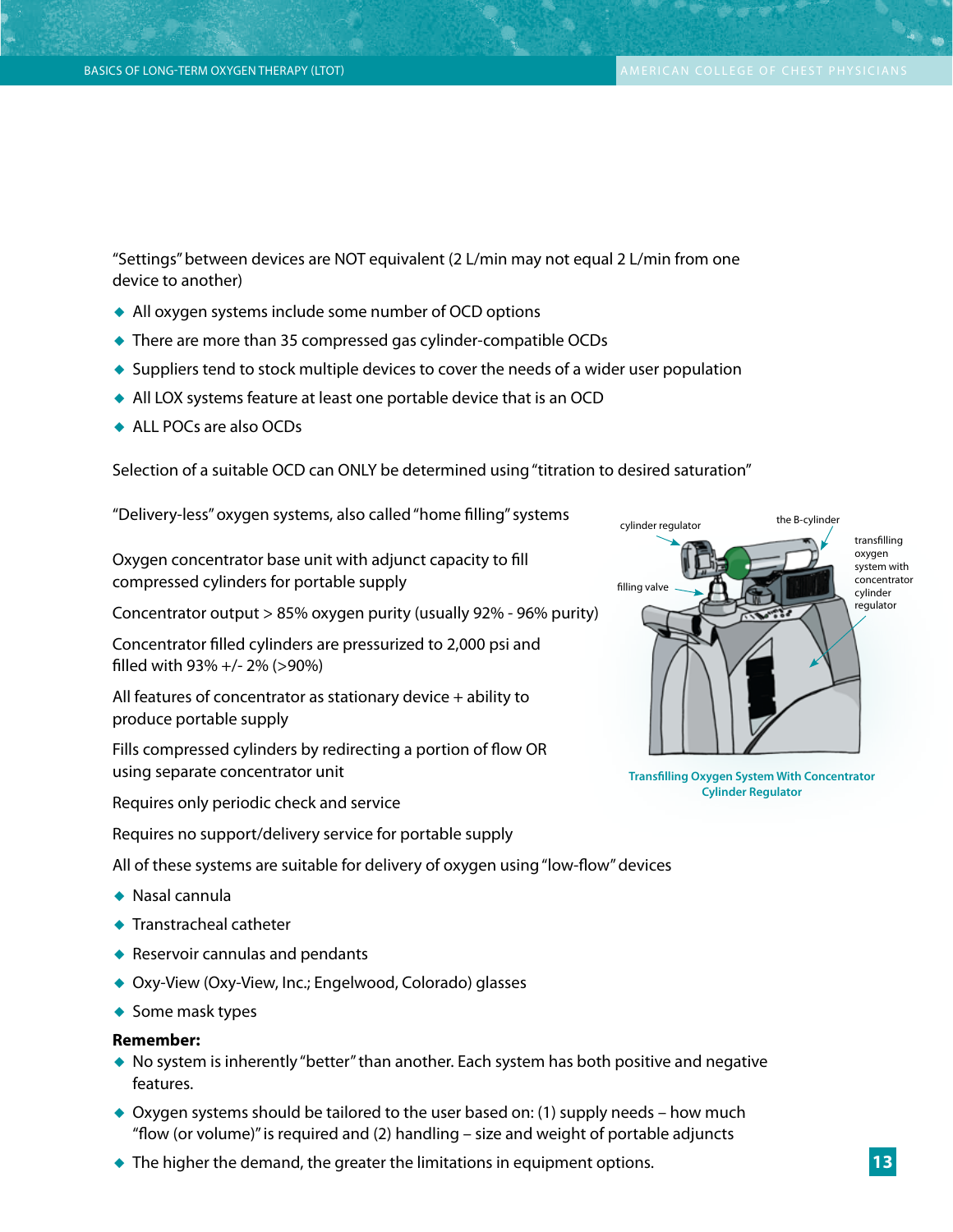# Appendix B

#### **Airline Web Sites**

#### **www.continental.com**

Disability desk: (800) 228-2744

#### **www.aa.com**

Regular reservations: (800) 433-7300 (no disability desk)

#### **www.jetblue.com**

Regular reservations: (800)-JETBLUE or (800) 538-2583 (no disability desk)

Basics of Long-term Oxygen Therapy (LTOT) American College of College of Chest Physics Physics Physics Physics

#### **www.delta.com**

Regular reservations: (800) 221-1212 (no disability desk)

#### **www.britishairways.com**

Regular reservations: (800)-AIRWAYS or (800) 247-9297 (no disability desk)

#### **www.airfrance.com**

Regular reservations: (800) 237-2747 (no disability desk)

#### **www.virginatlantic.com**

Disability desk: (888) 747-7474